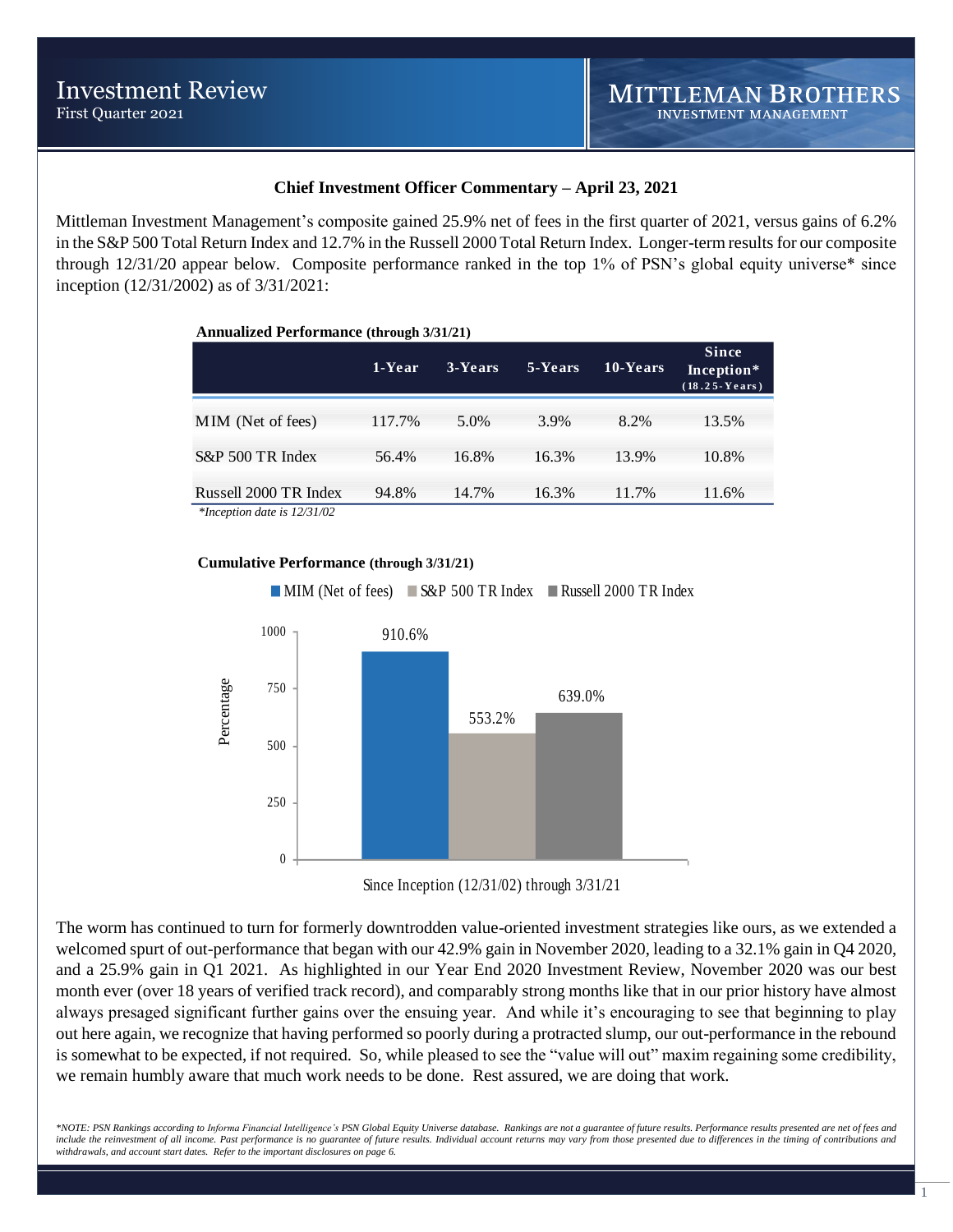## **Contributors/Detractors**

The top three contributors to our Q1 2021 performance were AMC Entertainment **(AMC)**: \$2.12 to our average exit price of \$13.91 (+556%), **Aimia (AIM CN)**: US\$3.24 to \$4.11 (+27%), and **Cineplex (CGX CN)**: US\$7.26 to \$9.47 (+30%).

The three most impactful detractors from Q1 2021 performance were new entrant **AMA Group (AMA AU)**: US\$0.51\* to \$0.42 (-18%), **Greatview Aseptic (142 HK)**: \$0.58 to \$0.50 (-14%), and **ABS CBN (ABSP PM)**: \$0.26 to \$0.21 (-19%). \*(our AMA AU avg. cost per share in Q1).

As noted in our Year End 2020 Investment Review (published on 2/1/21), we exited our position in **AMC** at around \$14 during the last week of January. That price exceeded our then \$10 estimate of fair value, as the stock went parabolic with the Gamestonk/Reddit/WallStreetBets frenzy that captivated the media, market and general population in January. As longterm shareholders, we were pleased that AMC's CEO, Adam Aron, did not take the easy way out during AMC's darkest days when the vast majority of the investment community were writing the company's obituary. He showed loyalty to shareholders despite being in the zone of insolvency (where fiduciary duty to shareholders extends to creditors as well).

We continue to believe the movie exhibition industry will bounce back sharply, but we much prefer the risk/reward in **Cineplex** going forward. Cineplex has been expertly managed by its President & CEO Ellis Jacob for more than 20 years, with Gord Nelson, CFO, by his side for 16 years. The company generated a total return CAGR of 14.5% vs. 7.9% for the TSX from IPO on 11/25/03 through 12/31/19 (before the COVID-19 collapse), much of that achieved via cash dividends averaging C\$91M (C\$1.44 per share) over the past 11 years. Cineplex had agreed to a buyout by Cineworld PLC (CINE LN) for C\$34 per share in cash (10x EBITDA) announced on 12/16/19, which was then repudiated (wrongfully, it seems) by the buyer on 6/12/20. We think that lawsuit will be settled by Cineworld and that a revised buyout will occur at around C\$23 per share (10x EBITDA on new fully diluted share count 92.21M) which is our fair value estimate (+93% from the 3/31/21 stock price). Settling in that manner would gain Cineworld (which already owns Regal in the U.S.) what they originally desired (before they lost the ability to pay) which was dominance of the North American theater business achieved on accretive terms. The alternative to a revised buy-out is likely to be a judgement or settlement of hundreds of millions of dollars for which Cineworld would receive no cash flow in return. Cineworld has yet to state any claim that would seem to justify their breach of the definitive agreement. Once Cineworld has healed enough to afford it, we expect a revised deal.

**Aimia Inc.'s** 48.9%-owned Kognitiv in March entered into a sale transaction and partnership agreement with IRI, whereby IRI acquired Intelligent Shopper Solutions for undisclosed terms, and IRI and ISS will explore opportunities for IRI's retailer clients to leverage Kognitiv's unique Platform-as-a-Service. Also in March, Aimia announced that it entered a binding Memorandum of Understanding with AirAsia to sell its 20% equity stake in AirAsia's loyalty company BIGLIFE for a consideration of C\$31.4 million (US\$25.0 million) to be satisfied by 85.86 million new publicly traded ordinary shares of AirAsia (AAGB.MK), representing an approximate equity stake of 2.2% of AirAsia's existing issued shares. The BIGLIFE transaction is subject to AirAsia's shareholders' approval, which is expected to occur before the end of May 2021. As the team at Aimia works to maximize the value of the company's legacy holdings, it continues to seek and find highly appealing new investment opportunities globally, focused on establishing controlling stakes in proven free cash flow generators. With over C\$170M in cash and securities, no debt, shareholder equity of C\$431M, and C\$714M in tax assets, Aimia is ready for deals. Presentation: <https://www.aimia.com/wp-content/uploads/2021/04/AIMIA-investor-presentation-Q4-2020-vF.pdf>

**AMA Group Ltd.** is the largest vehicle panel repair business in Australia and New Zealand. With trailing 12-month sales of A\$926M, it represents nearly 13% to 15% market share of the industry's total revenues at their estimate of A\$6B to A\$7B annually. AMA is a roll-up, consolidating a fragmented industry, and it appears to be following the template of Boyd Group Services (BYD CN, C\$213), a Canadian company that has been very successful rolling up that industry in Canada and the U.S., generating a 42% CAGR total return for its shareholders over the 10 years ending 12/31/2020. AMA also performed well as the table below shows how its sales, EBITDA, FCF, and dividends have grown over the past 10 years.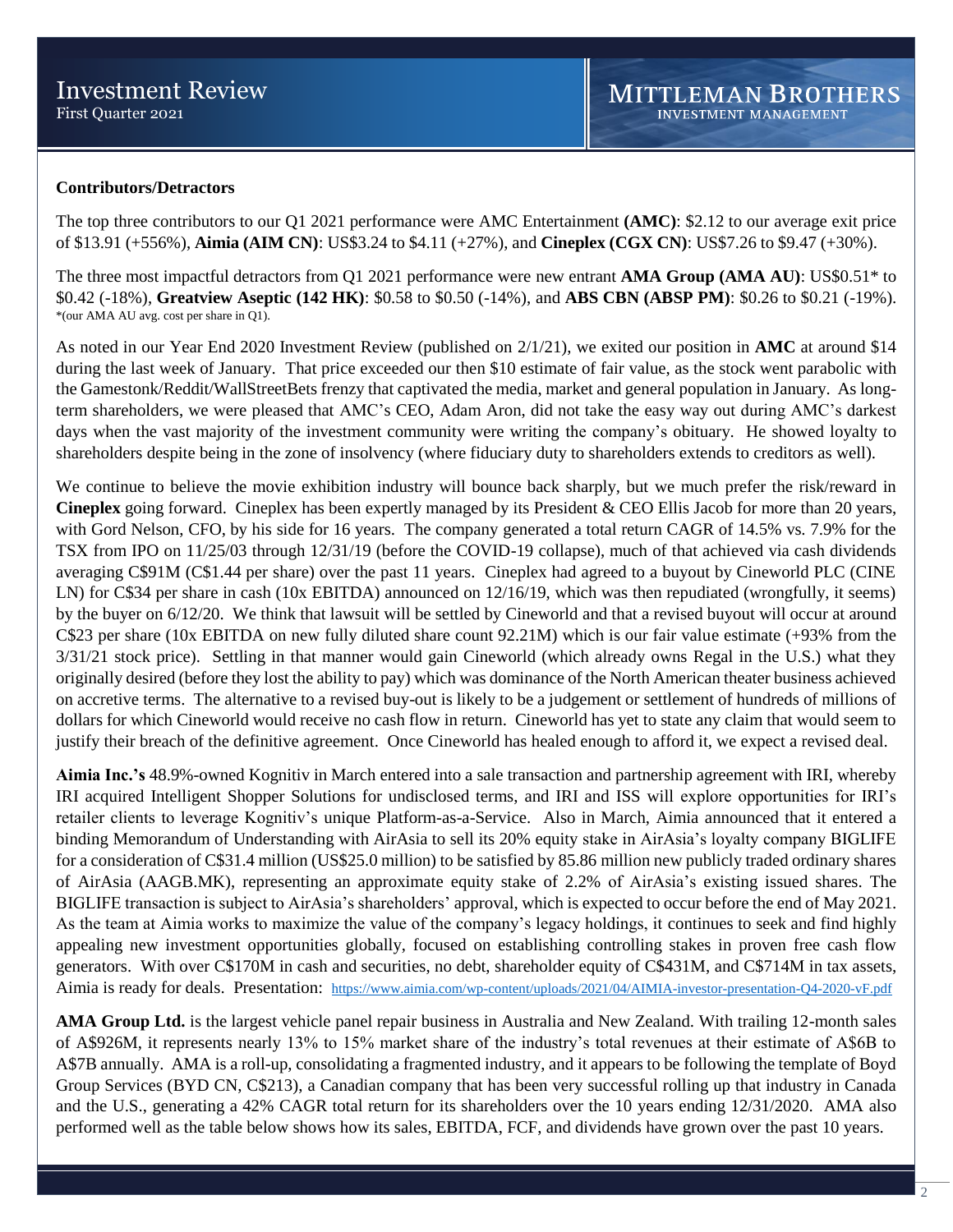| <b>In Millions of AUD</b>      | <b>FY 2010</b> | <b>FY 2011</b> | <b>FY 2012</b> | <b>FY 2013</b> | <b>FY 2014</b> | FY 2015   | <b>FY 2016</b> | <b>FY 2017</b> | <b>FY 2018</b> | FY 2019   |           |           | FY 2020 FY 2021 Est FY 2022 Est |
|--------------------------------|----------------|----------------|----------------|----------------|----------------|-----------|----------------|----------------|----------------|-----------|-----------|-----------|---------------------------------|
| <b>12 Months Ending</b>        | 6/30/2010      | 6/30/2011      | 6/30/2012      | 6/30/2013      | 6/30/2014      | 6/30/2015 | 6/30/2016      | 6/30/2017      | 6/30/2018      | 6/30/2019 | 6/30/2020 | 6/30/2021 | 6/30/2022                       |
| <b>Sales</b>                   | 51             |                | 63             | 65             | 64             | 93        | 264            | 382            | 510            | 606       | 889       | 950       | 1,100                           |
| EBITDAaL (after lease expense) |                |                |                |                |                |           | 24             | 37             | 48             | 58        |           | 80        | 100                             |
| Free Cash Flow                 |                |                |                |                |                |           |                |                | 13.            | 26        |           | 40        | 50                              |
| Dividends Paid                 |                |                | 2.8            | 4.6            | 5.3            | 5.3       | 9.3            | 10.5           | 12.4           | 13.5      | 9.5       |           |                                 |

*Sources: AMA Group, Bloomberg*

Organic growth is slow, as miles driven is the main factor for the number of collisions, but we believe that will rebound strongly from COVID-19 as more people drive to take long overdue vacations and to commute to work. Collision avoidance technology is a long-term headwind, but has had only a minor effect thus far, offset by more technology in each automobile yielding more expensive bills per repair. 90% of AMA's revenues are paid by auto insurance companies, its maintenance cap-ex is low, and free cash flow conversion is high. Large players like AMA benefit from scale in that they can better afford new equipment needed to service higher tech content in cars and secure better terms from suppliers (like AMA's 10 year deal with BASF for paint) and payers (insurers recently agreed to pay AMA more for more complex repairs). The industry remains highly fragmented, so buying smaller operators (unwilling to spend on new equipment for more complex repairs, roughly A\$100,000 investment per shop) at 3.5x EBITDA where that EBITDA becomes worth 10x as part of the larger entity is a path to continued growth that they have yet to fully exploit.

On 1/31/21 AMA announced the termination of its CEO, Andrew Hopkins (Exec. Director since 2015 when his former firm was acquired), claiming he charged excessive unapproved expenses, seeks A\$1M. They named director Carl Bizon as CEO. AMA stock fell on the news and we started buying shares in the days that followed. Our purchases have continued such that Mittleman Brothers is the  $3<sup>rd</sup>$  largest shareholder as of the date of this letter with just over a 7.1% stake in AMA.

Our A\$1.15 fair value estimate of AMA is derived as follows:  $A$1.15 = 10x$  EBITDAaL (est. for FY2022) of A\$100M = A\$1B minus net debt of A\$150M (as of  $12/31/20$ ) = A\$850M equity / 742M shares. Equity value = 17x FCF est. of A\$50M. While public comps are limited, with the aforementioned Boyd Group in Canada being the closest comparable and trading at 13x EBITDA est. for 2022, there are some auto retailers in Australia like Eagers Auto (APE AU, A\$16.80) which is valued at 15x EBITDA est. for 2022 despite having substantially lower EBITDA margin vs. AMA, and we've seen auto retailers buying body shops in other countries so that's relevant. There is also Driven Brands Holdings (DRVN \$25.42) in the U.S. which is not a pure play (they own car washes and other auto service businesses, not just collision repair) and enjoys a much higher EBITDA margin because its largely a franchised operation (maybe something AMA can consider) so it does have a much higher EBITDA multiple of 20x, so less comparable to AMA today, but something to aspire to, maybe.

We discussed Greatview Aseptic at length in our Year End Investment Review, so I won't rehash those items here as there were no notable new developments beyond a slightly weaker than expected year-end result announced on  $3/30/21$ , which brought consensus estimates down slightly, but did not change our view of fair value at all. We added to the position in Q1 on weakness in the stock price. With nearly a 7% dividend yield (fully covered by FCF, and net cash balance sheet) and over 40% upside to fair value by our conservative appraisal, for a growing specialty packaging business with a 19% EBITDA margin and relentless FCF generation, trading at less than 6x EBITDA, with heavy insider ownership, it really has outstanding total return potential. Also, savvy Southeast Asia investor, Jardine Matheson (\$47B mkt cap), bought just over 28% of Greatview Aseptic at just over HKD \$5.00, a 29% premium to the HKD \$3.87 price at which it closed on 3/31/21, less than 4 years ago in June 2017. Sales and EBITDA were USD \$346M and \$80M in 2017, and \$441M and \$90M in 2020. Cash dividends paid out were USD\$41M in 2017, \$46M in 2018, \$47M in 2019, and \$47M in 2020. That's USD\$181M in cumulative cash dividends over the past 4 years, which is over 27% of current market cap. of US\$660M. Recently released 2020 annual report definitely worth a read: [https://greatviewpack.com/investor-relations/annual-interim](https://greatviewpack.com/investor-relations/annual-interim-reports/)[reports/](https://greatviewpack.com/investor-relations/annual-interim-reports/)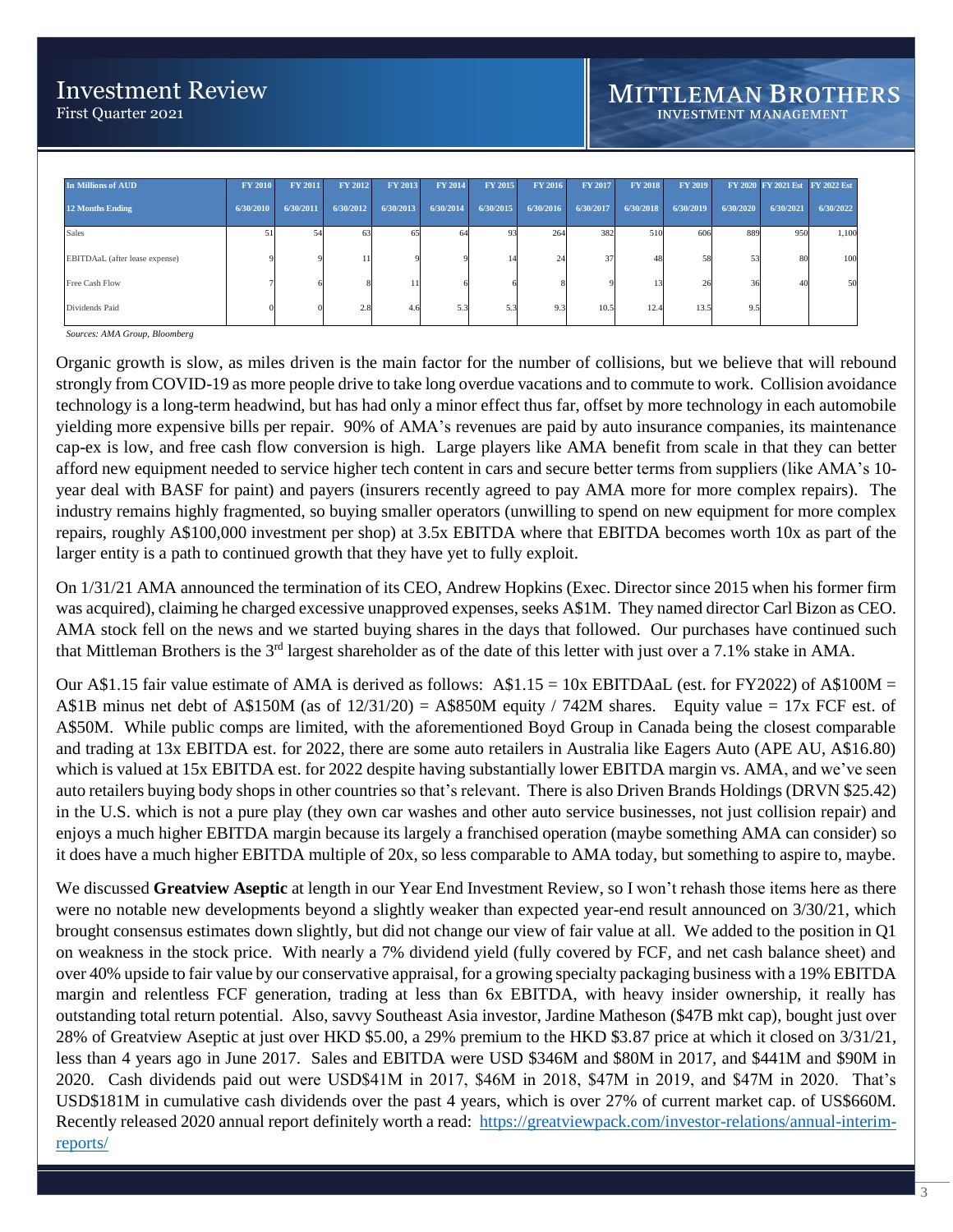Our original thesis for **ABS CBN** was that a blatantly political cancellation of the most popular TV broadcaster in the country would prove too unpopular politically to attempt, but that is unfortunately what happened last year (on July 22, 2020). Our plan B was that the populace would not tolerate being unable to see their favorite shows for very long, and we continue to believe that to be so. Thus, our estimates assume a return to normal operations in 2022 or 2023 at the latest. The next Presidential election in the Philippines is on May 9, 2022 and Duterte cannot be re-elected. Despite having been wrong about the broadcast franchise renewal, we did note last year that "…even if it were to transpire [the cancellation of the broadcast license], ABS-CBN could run their programming on a competing broadcaster's channels, for a fee of course that would impair profits immensely, but such an outcome is already more than in the share price." That is happening, so they are getting their programming out there with block-time deals on TV-5 and another channel. ABS-CBN is a dominant collection of media properties, with decades of track record. In such a fast-growing country, it should not be trading in the open market for less than 4x normalized EBITDA today, when similar companies in slower growing developed markets trade for around 7x to 10x EBITDA and more. Once the political punishment abates, we believe the stock should triple with plenty of upside beyond that to our estimate of true fair value. We have been adding to our position in ABS CBN.

Our other new position in Q1 (in addition to AMA Group) is **Viatris (VTRS)**, which is the old stock of the generic drug manufacturer Mylan Labs after it merged with Pfizers's Upjohn unit late last year, via a tax-efficient Reverse Morris Trust. VTRS's current market capitalization of ~\$17B is less than 6x its estimated FCF of \$3B (before restructuring costs) estimated for 2022, and the current enterprise value of \$40B is only 6.4x EBITDA of \$6.25B. Consider that Mylan Labs stock (MYL, predecessor to VTRS) was nearly \$67/share on a \$40B buy-out offer from Teva in 2015. Mylan rejected that seemingly very reasonable bid. In merging with Pfizer's spin-off of Upjohn, Viatris became an equal (in sales, about \$17B for each company) to the largest player in generic pharmaceuticals globally, Teva, Mylan's former suitor. Viatris is an orphan, but its pedigree is tarnished (the reputation of Mylan's management in rejecting the Teva bid, and other mistakes, still lingers), even though the new CEO and CFO come from Pfizer, the Chairman and President from Mylan remain. Also, ETFs that owned Pfizer had to sell the VTRS shares that they received, which added considerable forced selling.

The stock dropped sharply after the company offered guidance on their first Investor Day on March 1, 2021 that was lower than expectations, and our estimates above reflect those revised inputs. Our fair value estimate of \$30 per share for VTRS is based on EV/EBITDA multiple of 9x est. 2022 EBITDA of \$6.25B and market cap / FCF of 12x est. \$3B free cash flow.

| Representative Portfolio as of 03/31/2021 |                                    |                    |                       |       |                 |                |                           |                                    |      |                                                             |
|-------------------------------------------|------------------------------------|--------------------|-----------------------|-------|-----------------|----------------|---------------------------|------------------------------------|------|-------------------------------------------------------------|
| <b>Symbol</b>                             | <b>Sec. Description</b>            | 3/31/2021          | % of Assets EV/EBITDA |       | P/FCF           | <b>Mkt Cap</b> | <b>Net</b><br>Debt/EBITDA | <b>Est. Fair Value</b>             |      | % Upside Fair value est. based on:                          |
| <b>AIM CN</b>                             | AIMIA INC.                         | \$4.11             | 30.8%                 | 3.50  | 7.50            | \$380          | $-1.25$                   | \$5.52                             | 34%  | est. US\$511M NAV / 92.5M shares                            |
| AMA AU                                    | AMA GROUP LTD.                     | \$0.42             | 15.0%                 | 6.56  | 10.10           | \$312          | 1.51                      | \$0.90                             | 114% | $EV/EBITDA(A$100M)=10x$ , $P/FCF(A$50M)=17x$                |
| <b>REV US</b>                             | <b>REVLON INC.</b>                 | \$12.33            | 11.5%                 | 11.90 | 30.00           | \$656          | 9.71                      | \$25.00                            | 103% | EV/EBITDA(\$350M)=14x, P/FCF(\$25M)=nm, 2.2x sales (\$2.2B) |
| <b>CGX CN</b>                             | <b>CINEPLEX INC.</b>               | \$9.47             | 10.8%                 | 5.28  | 5.48            | \$600          | 1.60                      | \$18.00                            | 90%  | EV/EBITDAaL(C\$250M)=10x, P/FCF(C\$125M)=17x                |
| <b>468 HK</b>                             | <b>GREATVIEW ASEPTIC PKGING.</b>   | \$0.50             | 9.3%                  | 6.08  | 11.60           | \$668          | $-0.42$                   | \$0.82                             | 64%  | EV/EBITDA(\$105M)=10x, P/FCF(\$55M)=19x                     |
| <b>IGT US</b>                             | <b>INTERNATIONAL GAME TECH plc</b> | \$16.05            | 9.0%                  | 7.54  | 7.50            | \$3,289        | 5.04                      | \$29.00                            | 81%  | EV/EBITDA(\$1.5B)=9x, P/FCF(\$500M)=12x                     |
| <b>AEL US</b>                             | AMERICAN EQUITY LIFE               | \$31.53            | 2.9%                  | 6.14  | 6.14            | \$3,009        | 1.00                      | \$45.00                            | 43%  | $P/E ($4.50)=10x, P/BV ex-AOCI ($30)=1.5x$                  |
| <b>ABSP PM</b>                            | ABS-CBN CORP PDR                   | \$0.21             | 2.8%                  | 3.91  | 5.23            | \$180          | 1.16                      | \$0.75                             | 257% | EV/EBITDA(\$150M)=6.9x, P/FCF(\$40M)=16x                    |
| <b>NMRK US</b>                            | <b>NEWMARK GROUP</b>               | \$10.00            | 2.3%                  | 8.14  | 8.81            | \$2,667        | 1.73                      | \$12.50                            | 25%  | EV/EBITDA (\$350M) = $10x$ , P/E (\$1.21) = $10.3x$         |
| <b>BAYRY US</b>                           | <b>BAYER AG</b>                    | \$15.88            | 2.2%                  | 6.87  | 9.25            | \$62,404       | 2.42                      | \$30.00                            | 89%  | EV/EBITDA (\$13.5B)=11.2x, P/FCF(\$6.5B)=18x                |
| <b>VTRS US</b>                            | <b>VIATRIS INC.</b>                | \$13.97            | 1.8%                  | 5.29  | 6.02            | \$16,863       | 2.40                      | \$30.00                            | 115% | EV/EBITDA(\$6.25B)=8.25x, P/FCF(\$3B)=12x                   |
| <b>AZTECACP MM</b>                        | TV AZTECA SAB DE CV                | \$0.02             | 0.4%                  | 6.11  | 3.30            | \$60           | 5.55                      | \$0.12                             | 500% | EV/EBITDA(\$110M)=7x, +(\$200M Peru, etc.)                  |
| Cash & Cash Equivalents                   |                                    |                    | 0.9%                  |       |                 |                |                           |                                    |      |                                                             |
|                                           |                                    |                    |                       |       |                 |                |                           |                                    |      |                                                             |
| Wtd. avg. mkt. cap. $= $2.5B$             |                                    | $EV/EBITDA = 6.07$ |                       |       | $P/FCF = 10.60$ |                |                           | Wtd.avg. portfolio upside $= 79\%$ |      |                                                             |

Below is a brief summary of our view of fair value of our portfolio holdings as of 3/31/21:

Net Debt/EBITDA =  $1.79*$ 

*\*40% of portfolio weighting has net cash balance sheet*

 $= $662M$ 

Median mkt. cap.

The above position weightings are based on a representative account as of 3/31/2021. Individual account holders' weightings and portfolio composition may differ from that of the representative account *Estimates reflect various assumptions by MIM concerning anticipated results that are inherently subject to significant economic, competitive, and other uncertainties and contingencies and have been included solely for illustrative purposes.* 

*No representations, expressed or implied, are made as to the accuracy or completeness of such assumptions, estimates or projections used to develop the above fair value chart.*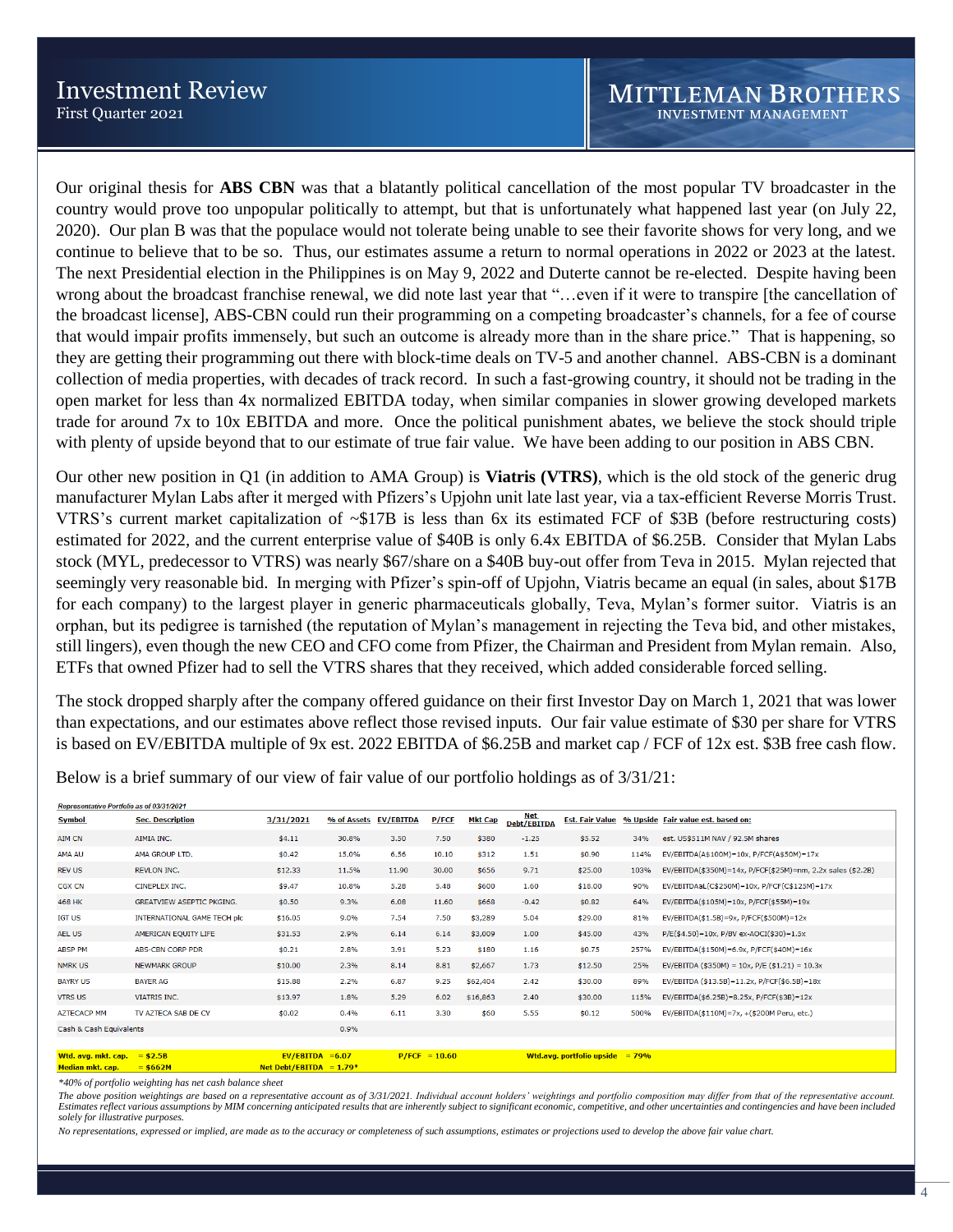# Investment Review First Quarter 2021

The bifurcation in the market today remains highly reminiscent of the 1999/early 2000 market, where unsustainable overvaluation was pervasive amongst the popular names, while value stocks languished, until the paradigm suddenly reversed. Goldman Sachs produced a powerful illustration of the severity and duration of value's underperformance relative to growth since the Global Financial Crisis. Although our portfolio outperformed by a wide margin during the first half of the latest period shaded in blue, the length and magnitude of value's relative drawdown to growth has been unprecedented.

The Secular Underperformance of Value to Growth

#### Growth has outperformed since the GFC



*Chart Source: Goldman Sachs Global Investment Research*

The recent improvement in valuation for value-oriented investments like ours has a long way to go to back to some semblance of normal, in our view. I believe our performance over the last 12 months is an early indication of our significantly undervalued holdings attracting the right kind of attention.

Sincerely,

f P tak

Christopher P. Mittleman *Chief Investment Officer*